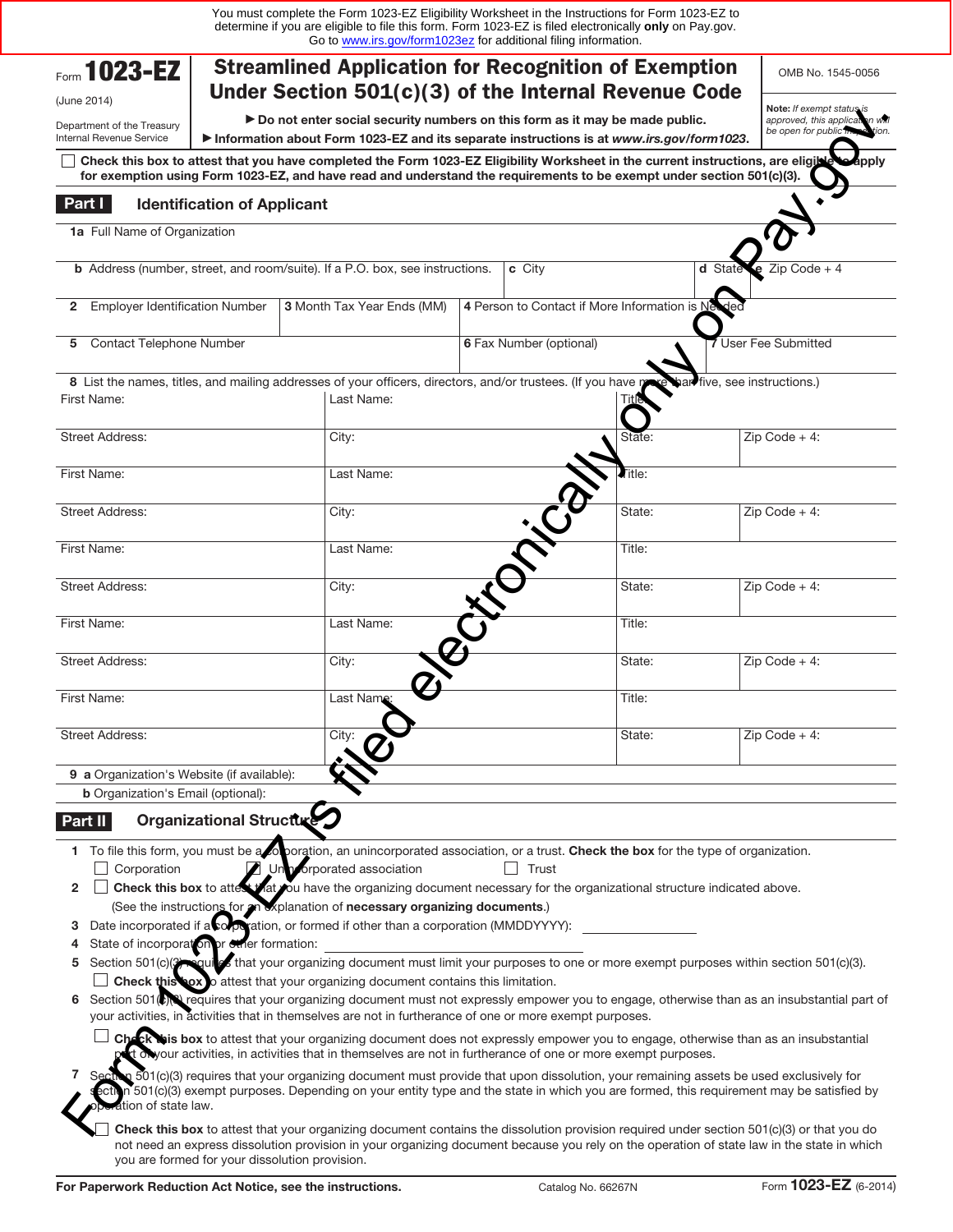You must complete the Form 1023-EZ Eligibility Worksheet in the Instructions for Form 1023-EZ to determine if you are eligible to file this form. Form 1023-EZ is filed electronically **only** on Pay.gov. Go to www.irs.gov/form1023ez for additional filing information.

Form 1023-EZ (6-2014) Page **2**

|    | Part III<br><b>Your Specific Activities</b>                                                                                                                                                                                                                                                                                                                                                                                                                                       |
|----|-----------------------------------------------------------------------------------------------------------------------------------------------------------------------------------------------------------------------------------------------------------------------------------------------------------------------------------------------------------------------------------------------------------------------------------------------------------------------------------|
|    | Enter the appropriate 3-character NTEE Code that best describes your activities (See the instructions):                                                                                                                                                                                                                                                                                                                                                                           |
| 2  | To qualify for exemption as a section 501(c)(3) organization, you must be organized and operated exclusively to further one or more of<br>following purposes. By checking the box or boxes below, you attest that you are organized and operated exclusively to further the p<br>indicated. Check all that apply.                                                                                                                                                                 |
|    | Charitable<br>Educational<br>Religious                                                                                                                                                                                                                                                                                                                                                                                                                                            |
|    | Scientific<br>Testing for public safety<br>Literary<br>Prevention of cruelty to chi<br>To foster national or international amateur sports competition<br>or animals                                                                                                                                                                                                                                                                                                               |
| З  | To qualify for exemption as a section 501(c)(3) organization, you must:                                                                                                                                                                                                                                                                                                                                                                                                           |
|    | • Refrain from supporting or opposing candidates in political campaigns in any way.                                                                                                                                                                                                                                                                                                                                                                                               |
|    | . Ensure that your net earnings do not inure in whole or in part to the benefit of private shareholders or individual that is, board members,<br>officers, key management employees, or other insiders).                                                                                                                                                                                                                                                                          |
|    | . Not further non-exempt purposes (such as purposes that benefit private interests) more than insubstantially                                                                                                                                                                                                                                                                                                                                                                     |
|    | . Not be organized or operated for the primary purpose of conducting a trade or business that is not related to your exempt purpose(s).<br>. Not devote more than an insubstantial part of your activities attempting to influence legislation or, if you hade a section 501(h) election, not<br>normally make expenditures in excess of expenditure limitations outlined in section 501(h).<br>. Not provide commercial-type insurance as a substantial part of your activities. |
|    | Check this box to attest that you have not conducted and will not conduct activities that violate<br>hese prohibitions and restrictions.                                                                                                                                                                                                                                                                                                                                          |
| 4  | Do you or will you attempt to influence legislation?<br>No<br><b>Yes</b>                                                                                                                                                                                                                                                                                                                                                                                                          |
|    | (If yes, consider filing Form 5768. See the instructions for more details.)                                                                                                                                                                                                                                                                                                                                                                                                       |
| 5  | Do you or will you pay compensation to any of your officers, directors, or trustees?<br>No<br>Yes<br>(Refer to the instructions for a definition of compensation.)                                                                                                                                                                                                                                                                                                                |
| 6  | Do you or will you donate funds to or pay expenses for individual(s)?<br><b>Yes</b><br>No                                                                                                                                                                                                                                                                                                                                                                                         |
| 7. | Do you or will you conduct activities or provide grants or other assistance to indivation or organization(s) outside the<br>United States?<br><b>Yes</b><br>No                                                                                                                                                                                                                                                                                                                    |
| 8  | Do you or will you engage in financial transactions (for example, loans, payments, vents, etc.) with any of your officers,<br>directors, or trustees, or any entities they own or control?.<br>No<br>Yes                                                                                                                                                                                                                                                                          |
| 9  | Do you or will you have unrelated business gross income of \$1,000 or pore<br>during a tax year?<br><b>Yes</b><br><b>No</b>                                                                                                                                                                                                                                                                                                                                                       |
| 10 | Do you or will you operate bingo or other gaming activities?<br><b>Yes</b><br><b>No</b>                                                                                                                                                                                                                                                                                                                                                                                           |
| 11 | Do you or will you provide disaster relief?<br>Yes<br><b>No</b>                                                                                                                                                                                                                                                                                                                                                                                                                   |
|    | <b>Part IV</b><br><b>Foundation Classification</b>                                                                                                                                                                                                                                                                                                                                                                                                                                |
|    | Part IV is designed to classify you as an organization <b>for the extra private foundation or a public charity.</b> Public charity<br>status is a more favorable tax status than private Coundation status.                                                                                                                                                                                                                                                                       |
|    | 1 If you qualify for public charity status, check the approprice box (1a - 1c below) and skip to Part V below.                                                                                                                                                                                                                                                                                                                                                                    |
|    | a∣∣<br>Check this box to attest that you normally recept at least one-third of your support from public sources or you normally receive at least 10                                                                                                                                                                                                                                                                                                                               |
|    | percent of your support from public sources and you have other characteristics of a publicly supported organization. Sections 509(a)(1) and<br>170(b)(1)(A)(vi).                                                                                                                                                                                                                                                                                                                  |
|    | <b>b Check this box</b> to attest that you normally receive more than one-third of your support from a combination of gifts, grants, contributions,<br>membership fees, and gross receipt (in permitted sources) from activities related to your exempt functions and normally receive not more<br>than one-third of your support from prestment income and unrelated business taxable income. Section 509(a)(2).                                                                 |
|    | Check this box to attest that you are operated for the benefit of a college or university that is owned or operated by a governmental unit.<br>$c \mid \cdot$<br>Sections 509(a)(1) and 170(b)(1/4)(iv).                                                                                                                                                                                                                                                                          |
|    | 2 If you are not described in its 8 17 - 1c above, you are a private foundation. As a private foundation, you are required by section 508(e) to have<br>specific provisions in your organizing document, unless you rely on the operation of state law in the state in which you were formed to meet<br>these requirements Time specific provisions require that you operate to avoid liability for private foundation excise taxes under sections<br>4941-4945.                  |
|    | Check this on the flest that your organizing document contains the provisions required by section 508(e) or that your organizing document<br>does not need to include the provisions required by section 508(e) because you rely on the operation of state law in your particular state to<br>meet the courtements of section 508(e). (See the instructions for explanation of the section 508(e) requirements.)                                                                  |
|    | Form 1023-EZ (6-2014)                                                                                                                                                                                                                                                                                                                                                                                                                                                             |
|    | FORE                                                                                                                                                                                                                                                                                                                                                                                                                                                                              |
|    |                                                                                                                                                                                                                                                                                                                                                                                                                                                                                   |

- **a Check this box** to attest that you normally recepte at least one-third of your support from public sources or you normally receive at least 10 percent of your support from public sources and you have other characteristics of a publicly supported organization. Sections 509(a)(1) and **170(b)(1)(A)(vi)**.
- **b Check this box** to attest that you normally receive more than one-third of your support from a combination of gifts, grants, contributions, membership fees, and gross receipts (from permitted sources) from activities related to your exempt functions and normally receive not more than one-third of your support from investment income and unrelated business taxable income. **Section 509(a)(2)**.
- **c Check this box** to attest that you are operated for the benefit of a college or university that is owned or operated by a governmental unit. Sections 509(a)(1) and 170(b)(1/A)(iv).
- **2** If you are not described in items 1<sup>2</sup> 1c above, you are a private foundation. As a private foundation, you are required by section 508(e) to have specific provisions in your organizing document, unless you rely on the operation of state law in the state in which you were formed to meet these requirements. These specific provisions require that you operate to avoid liability for private foundation excise taxes under sections 4941-4945.